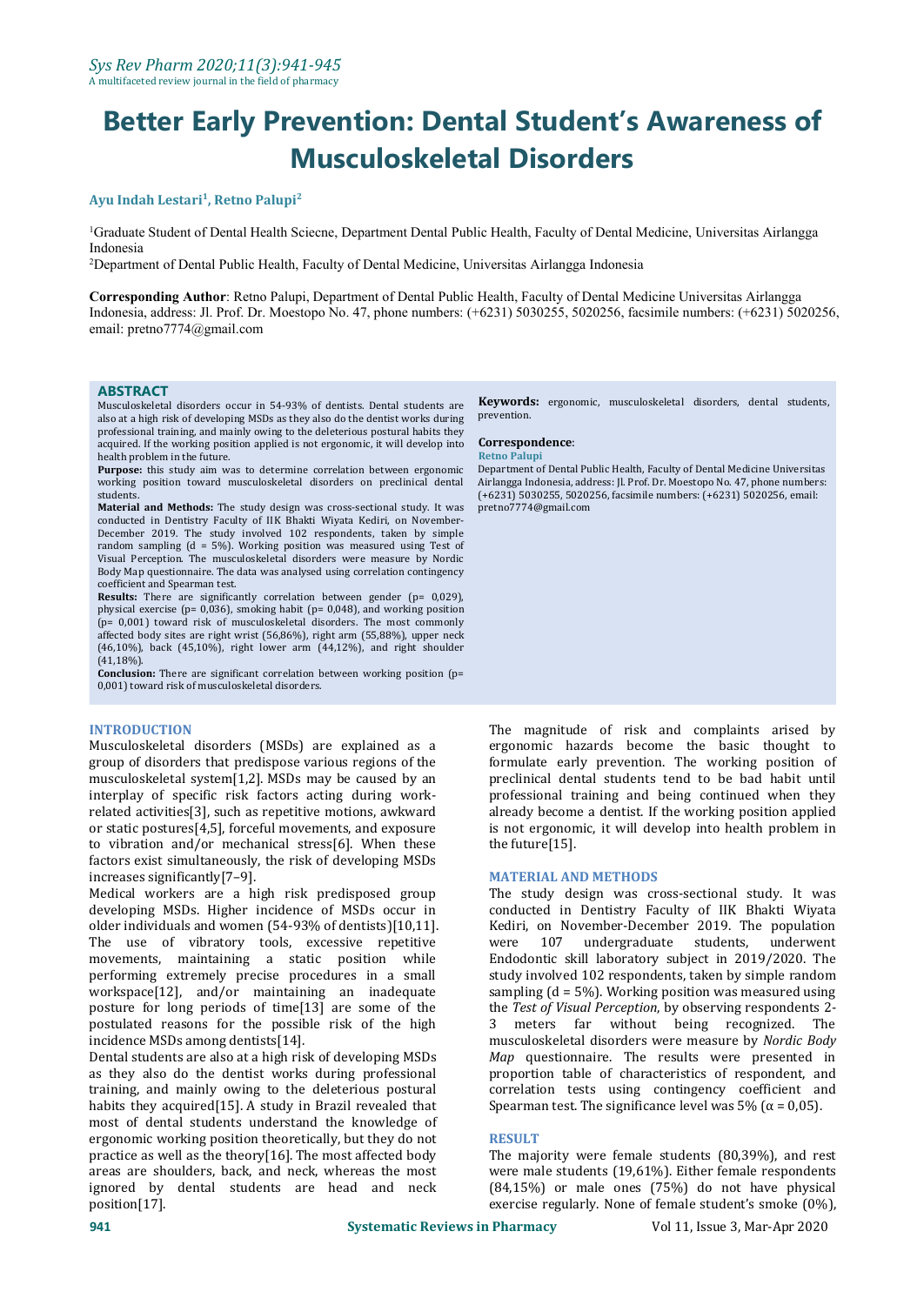but most of male students have smoking habit (85%). The majority practice ergonomic working position in moderate grade, either female students (51,22%) or male ones (40%). The respondent's risk of developing musculoskeletal disorders was moderate, none of them has very high risk (0%). There is only 1 female student who has high risk of musculoskeletal disorders (1,22%), and no male student has high one (0%).

There is significantly correlation between gender (p= 0,029), physical exercise (p= 0,036), smoking habit (p= 0,048), and working position ( $p=$  0,001) toward risk of musculoskeletal disorders. Spearman test results correlation coefficient value of -0,317, reffered to reverse correlation or the more ergonomic working positions are applied, the less musculoskeletal disorders will arise, but the strength of correlation between working position and musculoskeletal disorders is weak. The most ergonomic working positions being ignored by students are about back position and avoidance to rotate body (male= 70%, female= 74,39%), head position (male= 70%, female= 74,39%), lamp positioning (male= 75%, female= 68,29%), and arm position (male= 75%, female= 63,41%), respectively.

The most commonly affected body sites are right wrist (56,86%), right arm (55,88%), upper neck (46,10%), back (45,10%), right lower arm (44,12%), and right shoulder (41,18%). There are no complaints about pain on bottom, left elbow, right elbow, left thigh, right knee and right foot (0%).

| Table 1. The Proportion of characteristics of respondent based on gender, physical exercise habit, smoking habit, working |
|---------------------------------------------------------------------------------------------------------------------------|
| position, and risk of developing musculoskeletal disorders                                                                |

| <b>Variables</b>              | Male              |               |                | Female            | p value  | r        |
|-------------------------------|-------------------|---------------|----------------|-------------------|----------|----------|
|                               | $n = 20(19,61\%)$ |               |                | $n = 82(80,39\%)$ |          |          |
|                               | $\mathbf n$       | $\frac{0}{0}$ | n              | $\%$              |          |          |
| Physical exercise             |                   |               |                |                   | $0,036*$ |          |
| Yes                           | 5                 | 25            | 13             | 15,85             |          |          |
| No                            | 15                | 75            | 69             | 84,15             |          |          |
| <b>Smoking</b>                |                   |               |                |                   | $0,048*$ |          |
| Yes                           | 17                | 85            | $\Omega$       | $\theta$          |          |          |
| No                            | 3                 | 15            | 82             | 100               |          |          |
| <b>Working position (TVP)</b> |                   |               |                |                   | $0,001*$ | $-0,317$ |
| Poor                          | 5                 | 25            | 16             | 19,51             |          |          |
| Moderate                      | 8                 | 40            | 42             | 51,22             |          |          |
| Good                          | 4                 | 20            | 23             | 28,05             |          |          |
| Excellent                     | 3                 | 15            | $\mathbf{1}$   | 1,22              |          |          |
| <b>MSDs risk (NBM)</b>        |                   |               |                |                   | $0,029*$ |          |
| Low                           | $\overline{4}$    | 20            | $\overline{4}$ | 4,88              |          |          |
| Moderate                      | 16                | 80            | 77             | 93,90             |          |          |
| High                          | $\mathbf{0}$      | $\theta$      | $\mathbf{1}$   | 1,22              |          |          |
| Very high                     | $\boldsymbol{0}$  | $\mathbf{0}$  | $\mathbf{0}$   | $\mathbf{0}$      |          |          |

TVP : Test of Visual Perception<br>MSDs : Musculoskeletal disorder

MSDs : Musculoskeletal disorders<br>
NBM : Nordic Body Map

: Nordic Body Map

**Table 2.** The practice of ergonomic working position by respondents based on Test of Visual Perception

| Criteria                                                       | Male<br>$n = 20$ |      | Female<br>$n = 82$ |       |  |
|----------------------------------------------------------------|------------------|------|--------------------|-------|--|
|                                                                | n                | $\%$ | n                  | $\%$  |  |
| Sitting with thighs and legs forming angle 110 <sup>o</sup> or |                  |      |                    |       |  |
| more                                                           |                  |      |                    |       |  |
| Yes                                                            | 10               | 50   | 51                 | 62,20 |  |
| No                                                             | 10               | 50   | 31                 | 37,80 |  |
| Operator should be symmetrically sitting straight              |                  |      |                    |       |  |
| forward, back on support to chair, trunk could be              |                  |      |                    |       |  |
| lean forward $10-20^0$ , avoid trunk twisting to one           |                  |      |                    |       |  |
| side                                                           |                  |      |                    |       |  |
| Yes                                                            | 6                | 30   | 21                 | 25,61 |  |
| No                                                             | 14               | 70   | 61                 | 74,39 |  |
| Operator's head could be tilted until 25 <sup>o</sup>          |                  |      |                    |       |  |
| Yes                                                            | 6                | 30   | 21                 | 25,61 |  |
| No                                                             | 14               | 70   | 61                 | 74,39 |  |
| Positioning pedal drive near one of legs                       |                  |      |                    |       |  |
| Yes                                                            | 15               | 75   | 67                 | 81,71 |  |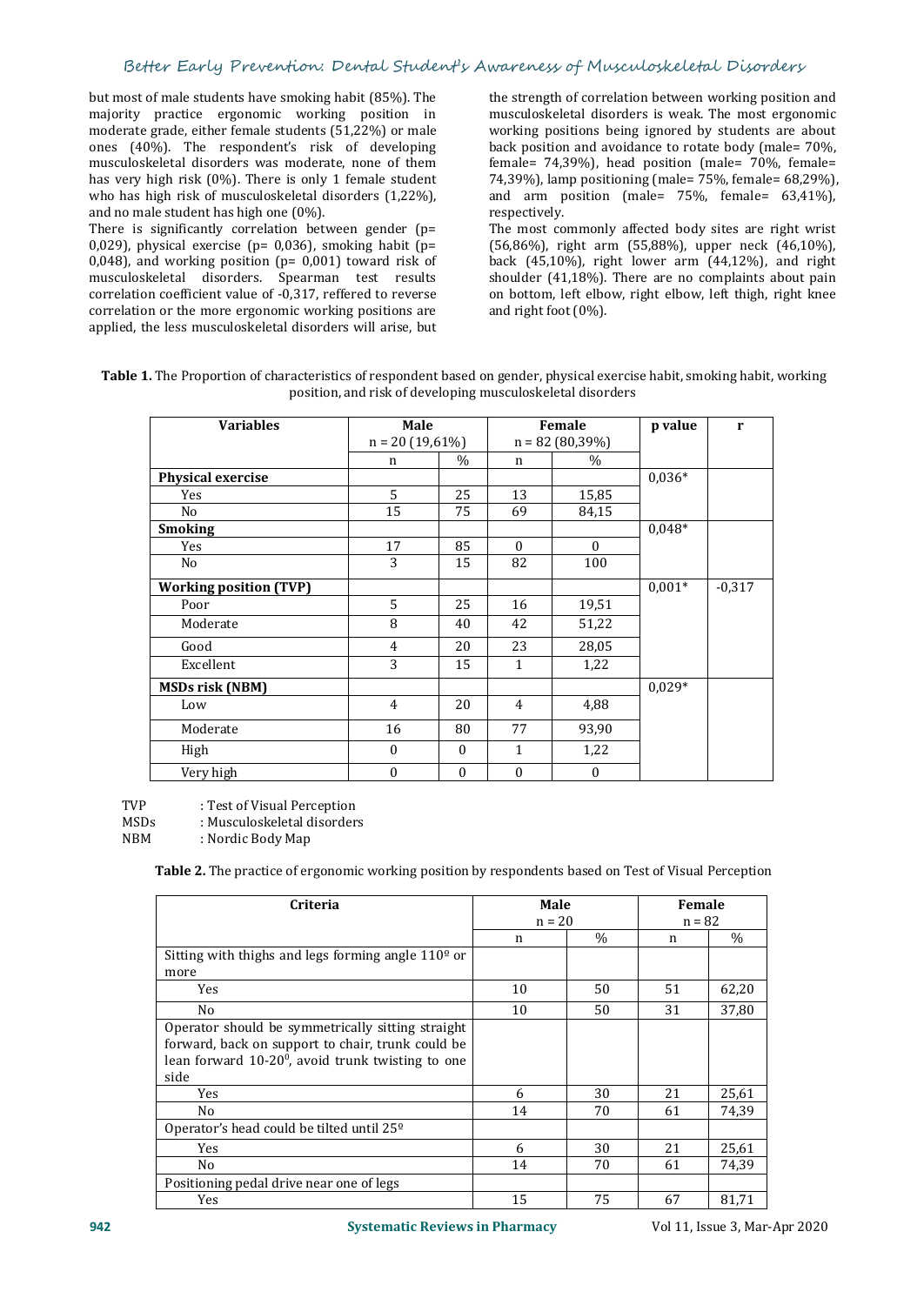# Better Early Prevention: Dental Student's Awareness of Musculoskeletal Disorders

| No                                                   | 5  | 25 | 15 | 18,29 |
|------------------------------------------------------|----|----|----|-------|
| approximately $10-25^{\circ}$ from<br>Uprighting arm |    |    |    |       |
| horizontal plane                                     |    |    |    |       |
| Yes                                                  | 5  | 25 | 30 | 36,58 |
| N <sub>0</sub>                                       | 15 | 75 | 52 | 63,41 |
| A distance of 35-40 cm should be maintained          |    |    |    |       |
| between operator's eyes and working area             |    |    |    |       |
| Yes                                                  | 4  | 20 | 23 | 28,05 |
| No                                                   | 16 | 80 | 59 | 71,95 |
| Positioning instruments 20-25 cm far from            |    |    |    |       |
| operator's eyes                                      |    |    |    |       |
| <b>Yes</b>                                           | 16 | 80 | 68 | 82,93 |
| No                                                   | 4  | 20 | 14 | 17,07 |
| Light should be positioned above the operator's      |    |    |    |       |
| head height, before and during working, to           |    |    |    |       |
| produce straight light parallel to operator's sight  |    |    |    |       |
| Yes                                                  | 5  | 25 | 26 | 31,71 |
| No                                                   | 15 | 75 | 56 | 68,29 |
|                                                      |    |    |    |       |

**Table 3.** The distribution of body area most affected based on Nordic Body Map

| <b>Body sites</b> | Pain             |              |                 |       |
|-------------------|------------------|--------------|-----------------|-------|
|                   |                  | <b>Yes</b>   |                 | No    |
|                   | $\mathbf n$      | $\%$         | $\mathbf n$     | $\%$  |
| Upper neck        | 47               | 46,10        | 55              | 53,90 |
| Lower neck        | 34               | 33,33        | 68              | 66,67 |
| Left shoulder     | 13               | 12,75        | 89              | 87,25 |
| Right shoulder    | 42               | 41,18        | 60              | 58,82 |
| Left upper arm    | $\overline{7}$   | 6,87         | 95              | 93,13 |
| Back              | 46               | 45,10        | 56              | 54,90 |
| Right upper arm   | 40               | 39,22        | 62              | 60,78 |
| Waist             | 41               | 40,20        | 61              | 59,80 |
| Hip               | $\overline{c}$   | 1,96         | 100             | 98,04 |
| Bottom            | $\mathbf{0}$     | $\mathbf{0}$ | 102             | 100   |
| Left elbow        | $\bf{0}$         | $\mathbf{0}$ | 102             | 100   |
| Right elbow       | $\boldsymbol{0}$ | $\mathbf{0}$ | 102             | 100   |
| Left lower arm    | $\overline{17}$  | 16,67        | 85              | 83,33 |
| Right lower arm   | 45               | 44,12        | $\overline{57}$ | 55,88 |
| Left wrist        | 20               | 19,61        | 82              | 80,39 |
| Right wrist       | $\overline{58}$  | 56,86        | 44              | 43,14 |
| Left arm          | 18               | 17,65        | 84              | 82,35 |
| Right arm         | 57               | 55,88        | 45              | 44,12 |
| Left thigh        | $\bf{0}$         | $\mathbf{0}$ | 102             | 100   |
| Right thigh       | $\overline{c}$   | 1,96         | 100             | 98,04 |
| Left knee         | 4                | 3,90         | 98              | 96,10 |
| Right knee        | $\boldsymbol{0}$ | $\Omega$     | 102             | 100   |
| Left leg          | 19               | 18,63        | 83              | 81,37 |
| Right leg         | 33               | 32,35        | 69              | 67,65 |
| Left ankle        | 6                | 5,89         | 96              | 94,12 |
| Right ankle       | 26               | 25,49        | 76              | 74,51 |
| Left foot         | $\overline{c}$   | 1,96         | 100             | 98,04 |
| Right foot        | $\boldsymbol{0}$ | $\mathbf{0}$ | 102             | 100   |

### **DISCUSSION**

This study showed that certain risk factors present, deserve proper consideration particularly for the prevention of musculoskeletal disorders. There is some compared<br>risk factor such as gender, physical activity, and smoking threshold risk factor such as gender, physical activity, and smoking habit, beside working position itself. Female students in this study are reported to have musculoskeletal disorders problems more than male student. Study published in 2005 resulted the same, that these disorders have a higher incidence in women[11]. This was related to the

fact that women were more concerned about their health, tended to report health problems more often, and may pay more attention to their health and well-being compared to men, or that they may have a lower pain<br>threshold or are less resistant to constant or are less musculoskeletal tension[18].

There was a significant correlation between physical exercise and musculoskeletal disorders in this study. Published literature documents the important role that is carried out through physical activity, aerobics, and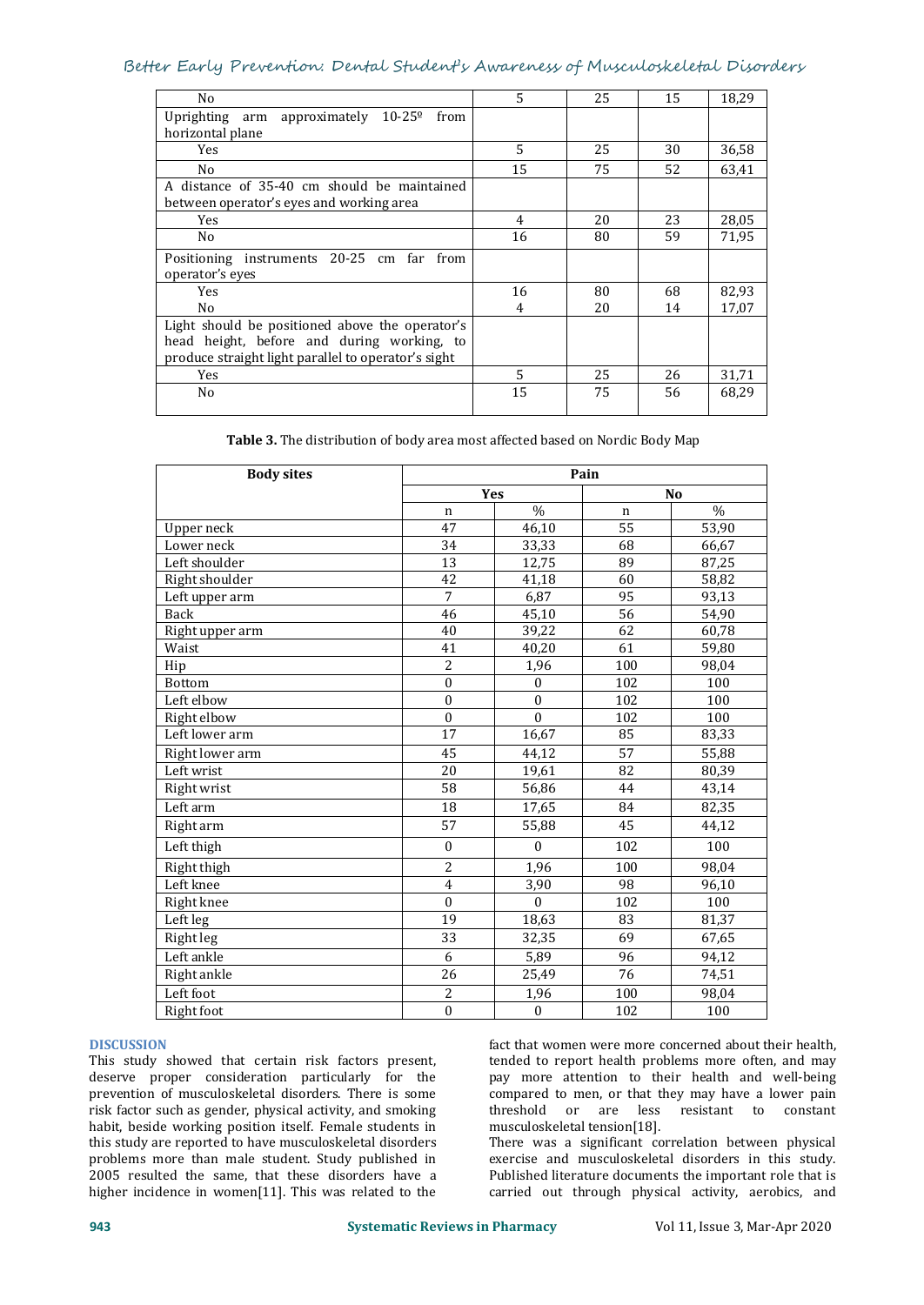# Better Early Prevention: Dental Student's Awareness of Musculoskeletal Disorders

stretching as a preventive ergonomic action. Aerobic exercise increases the flow of oxygen to the tissues, thereby increasing efficiency. Stretching exercises are effective in relaxation and also reduce muscle tension caused by incorrect posture[19]. Several studies mention that obesity and lack of activity are risk factors in the development of chronic MSD in medical practitioners, but are also often caused by fatigue caused by heavy workloads and long work[20].

Smoking habit was also correlated with the complaints of MSDs. Cigarette smoking harms the musculoskeletal system. The pathogenesis is complex, due to direct toxic effects on osteoblasts or osteoclasts activity of nicotine, and indirect actions on sex and adrenocortical hormones, vessels and oxygen supply, vitamin D, and intestinal calcium absorption. Smoking can cause or worsen the development of rheumatoid arthritis and back pain[21].<br>The most commonly affected body sites are right wrist,

The most commonly affected body sites are most complaints about the musculoskeletal shoulder, respectively. There are no complaints about the musculoskeletal shoulder, respectively. There are no complaints about pain on bottom, left elbow, right elbow, left thigh, right knee and right foot. The result similar with the study [Journ conducted previously that stated the spine shoulder and  $251$ . conducted previously that stated the spine, shoulder and wrist-hand channel disorders are often reported by dental practitioners, this disorder can cause low back pain, cervical pain, shoulder tendinitis, neck pain, carpal tunnel syndrome, De Quervain's syndrome, and Guyon syndrome[11].

A main cause of arm and wrist disorders is constant flexion and extension motions of the wrist and fingers. Repetitive movements of the hand and wrist, especially with the hand in 'pinch' position, seem to be the most detrimental. Another contributed factors to hand and wrist injuries include movements in which the wrist is deviated from neutral posture into an abnormal posture, mechanical stresses to digital nerves from steady grasps to sharp edges on instrument handles, working for long period without resting or alternation of hand and forearm muscles, intense work and extended use of vibratory instruments[20]. The shoulders and wrists as the mainly areas of the body that affected by repetitive strain, which often display symptoms of carpal tunnel syndrome[22]. If dental equipment is not at convenient working height, distance and position, operator is obliged to sustain an<br>unbalanced position[20]. The forward-head tilt and 6. unbalanced position[20]. The forward-head tilt and rounded-shoulder postures increase loads on the upper neck muscles, include upper trapezius and levator scapulae, and spinal vertebral discs[23]. It could explain why the most notable painful body site is neck in this study. Similar with a study which reported the highest **Medan**<br>reported problem in MSDs was neck pain that is similar **1998** 2018 reported problem in MSDs was neck pain, that is similar<br>to studies in Queensland Saudi Arabia and to studies in Queensland, Saudi Arabia Netherlands[24].

MSDs can cause by the strained posture and prolonged repetitive movements. The proper working posture in dental practice is neutral and symmetrical, the forearms are horizontal, the arms are close to the body, and the head is flexed by 20-25°, the operator is seated with the **the state of the state of the state** Wijaya Y pelvis and shoulders parallel, the legs are slightly apart, the trunk perpendicular to the floor[25].

### **CONCLUSION**

There is a significant correlation between working position toward risk of musculoskeletal disorders. The most commonly affected body sites are right wrist, right arm, upper neck, back, right lower arm, and right shoulder. The most ergonomic working positions being ignored by students are about back position and

avoidance to trunk twist at one side, head position, lamp positioning, and arm position. At the undergraduate training stages, all the MSDs risk factor such as risks that related to work and the preventive strategies should be explained, so that students can prevent the occurance of MSDs by adopting an ergonomic approach in their dental practice.

Funding : None Conflict of Interests: None Ethical Permission : Approved

#### **REFERENCES**

- 1. Sakti M, Usman MA, Lee J, Benjamin M, Maulidiah Q. Atypical musculoskeletal manifestations of gout in hyperuricemia patients. Open Access Rheumatol Res Rev [Internet]. 2019; 11:47–52.
- 2. Osborne A, Blake C, Fullen BM, Meredith D, Phelan J, McNamara L, Cunningham C, Prevalence of J, Cunningham C. Prevalence of<br>letal disorders among farmers: A musculoskeletal disorders among farmers: A systematic review [Internet]. Vol. 55, American Journal of Industrial Medicine. 2012 [cited 2020 Feb 25]. p. 143–58. Available from: http://www.ncbi.nlm.nih.gov/pubmed/22069159
- 3. Huda LN, Matondang R. The lean ergonomics in green design of crude palm oil plant. In: TALENTA - Conference on Engineering, Science and Technology 2017, TALENTA-CEST 2017 [Internet]. Department of Industrial Engineering, Universitas Sumatera Utara, Jl. Almamater, Kampus USU, Medan, 20155, Indonesia: Institute of Physics Publishing; 2018.
- 4. Rimba JT, Naiem F, Rahim MR. Relationship between work posture and musculoskeletal disorders (Msds) at processing workers in Pttoarco Jaya, Rantepao city year 2017. Indian J Public Heal Res Dev. 2019 Jul 1;10(7):1025–9.
- 5. Rizkya I, Syahputri K, Sari RM, Anizar, Siregar I. Evaluation of work posture and quantification of fatigue by Rapid Entire Body Assessment (REBA). In: TALENTA - Conference on Engineering, Science and Technology 2017, TALENTA-CEST 2017 [Internet]. Universitas Sumatera Utara Almater Street Kampus USU, Padang Bulan Medan, 20155, Indonesia: Institute of Physics Publishing; 2018.
- 6. Siregar I, Tarigan IR, Syahputri K, Sari RM. Application of biomechanics in industry. In: 2nd Nommensen International Conference on Technology and Engineering, NICTE 2018 [Internet]. Department of Industrial Engineering, Universitas Sumatera Utara, Medan, Indonesia: Institute of Physics Publishing; 2018.
- 7. Aljanakh M, Shaikh S, Siddiqui AA, Al-Mansour M, Hassan SS. Prevalence of musculoskeletal disorders among dentists in the Ha'il Region of Saudi Arabia. Ann Saudi Med [Internet]. 2015 Nov 1 [cited 2020 Feb 25];35(6):456–61.
- 8. Santoso JW, Nasirul HD, Alayyannur PA, Mulyono, Wijaya YR. Risk Assessment in the Laboratory of Epidemiology. Indian J Public Heal Res Dev [Internet]. 2019;10(8):982.
- 9. Zamzami LE, Alayyannur PA, Haqi DN, Martiana T. Relationship between knowledge and availability of personal protective equipment with the attitudes toward occupational safety and health of the students in laboratory X. Indian J Forensic Med Toxicol [Internet]. 2019;13(3):446-50.